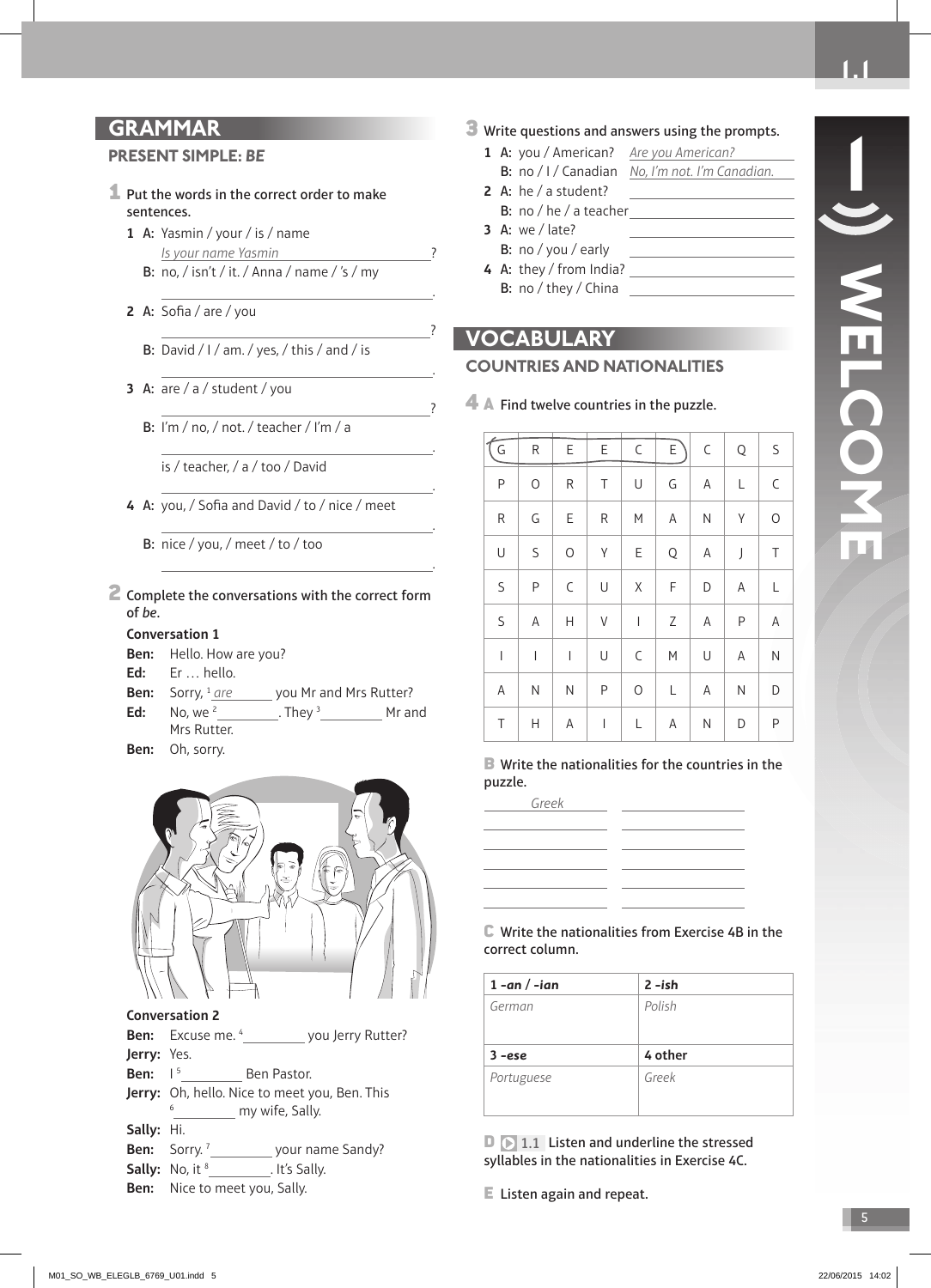# **READING**

 $\overline{5}$  Read the text and match food 1–6 with countries a)–f).



# NATIONAL DISHES AND DRINKS

# *Where are these fabulous dishes and drinks from?*

- Bubble tea, or pearl milk tea is from Taiwan.
- Indonesians eat a rice dish called Nasi Goreng.
- $\blacksquare$  Ful Medames is from Egypt. They make it with beans and lemon.
- **Jacket potatoes are from the UK.**
- **Pide is a food from Turkey. It's Turkish pizza** – yum!
- **Curry is Indian. It's food cooked in sauce,** and it's delicious!
- **1** Pide **a)** Indonesia **2** Bubble tea **b**) Turkey
- **3** Ful Medames **c)** India
- **4** Jacket potatoes **d)** UK
- **5** Curry **e)** Egypt
- **6** Nasi Goreng **f)** Taiwan
- 
- -

# **WRITING**

#### **CAPITAL LETTERS**

- 6 Complete the words with the letters in brackets. Use capital letters where necessary.
	- **1** This is a hoto of e at the olosseum in ome, taly.  $(t p m c r)$
	- **2** his is me and my \_ustralian \_riend, \_aul. \_e're in enice.
		- (t a f p w v)
	- **3** his is enji at a ar in adrid. enji is a tudent from apan. (t k b m k s j)
	- 4 ere is \_aul again. \_e's at \_axim's in \_aris. \_axim's is a \_rench \_estaurant. (h p h m p m f r)

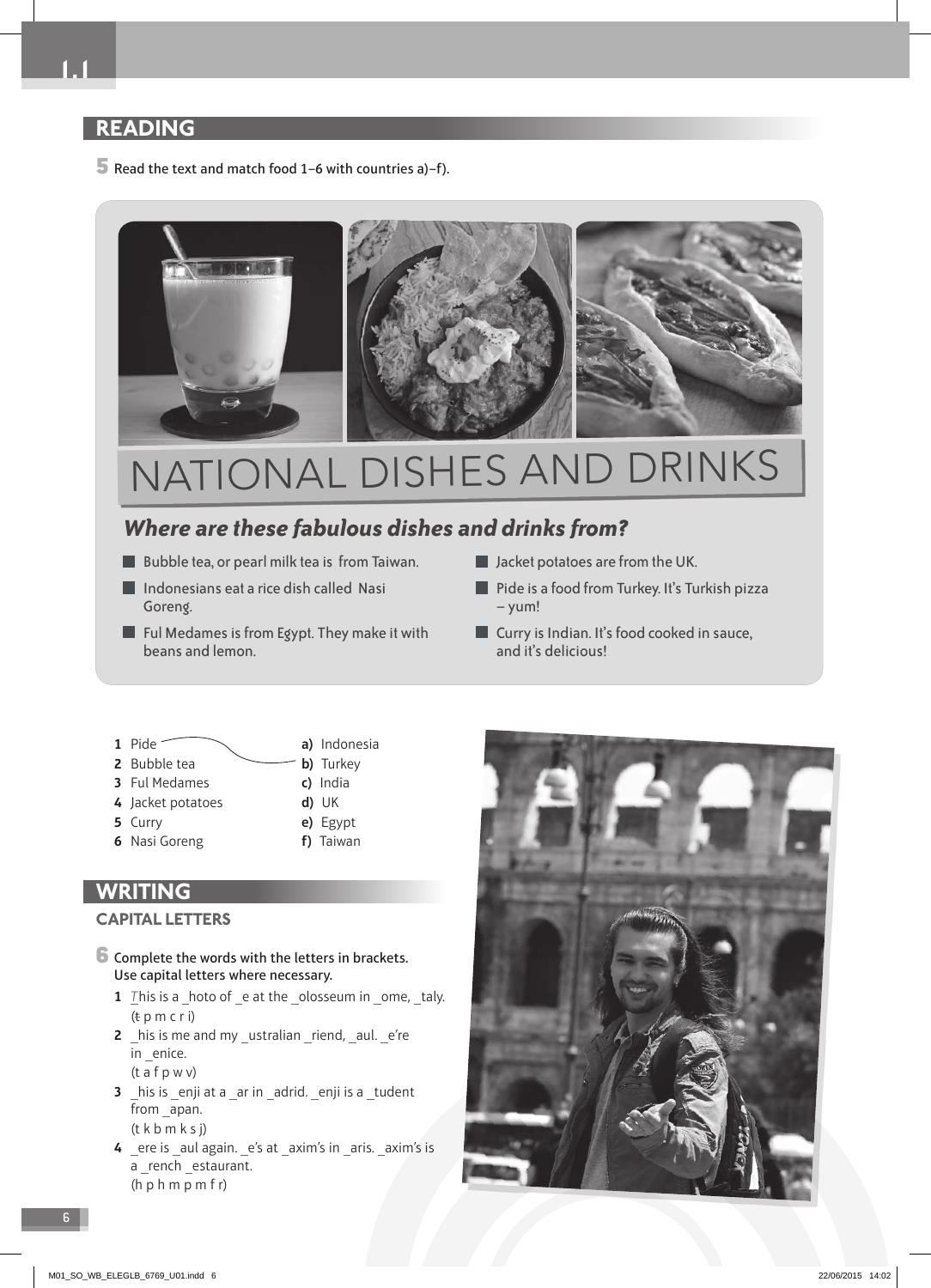# **VOCABULARY**

# **OBJECTS**

 $\mathbf{\mathbf{\perp}}$  A Look at the pictures and complete the crossword.





# **LISTENING**

5

2 A  $\triangleright$  1.3 Listen to interviews with three passengers at an airport and complete the table.

|                     |        | Passenger 1   Passenger 2   Passenger 3 |  |
|---------------------|--------|-----------------------------------------|--|
| <b>Nationality</b>  | German |                                         |  |
| Tourist (T) or      |        |                                         |  |
| on<br>business (B)? |        |                                         |  |

B Listen again and tick the things in the passengers' bags.

|                                | Passenger 1 | Passenger 2 | Passenger 3 |
|--------------------------------|-------------|-------------|-------------|
| laptop                         |             |             |             |
| credit card                    |             |             |             |
| diary                          |             |             |             |
| MP3<br>player and<br>earphones |             |             |             |
| sunglasses                     |             |             |             |
| passport                       | ✓           |             |             |
| camera                         |             |             |             |
| ticket                         |             |             |             |
| newspaper                      |             |             |             |
| magazine                       |             |             |             |
| mobile phone                   |             |             |             |
| keys                           |             |             |             |

**B 1.2** Listen and write the words from Exercise 1A in the correct column for each stress pattern.

| 10         | 2 Oo         |
|------------|--------------|
| keys       | passport     |
|            |              |
|            |              |
|            |              |
|            |              |
| 3 Ooo      | 4 000        |
| sunglasses | mobile phone |
|            |              |
|            |              |

C Listen again and repeat.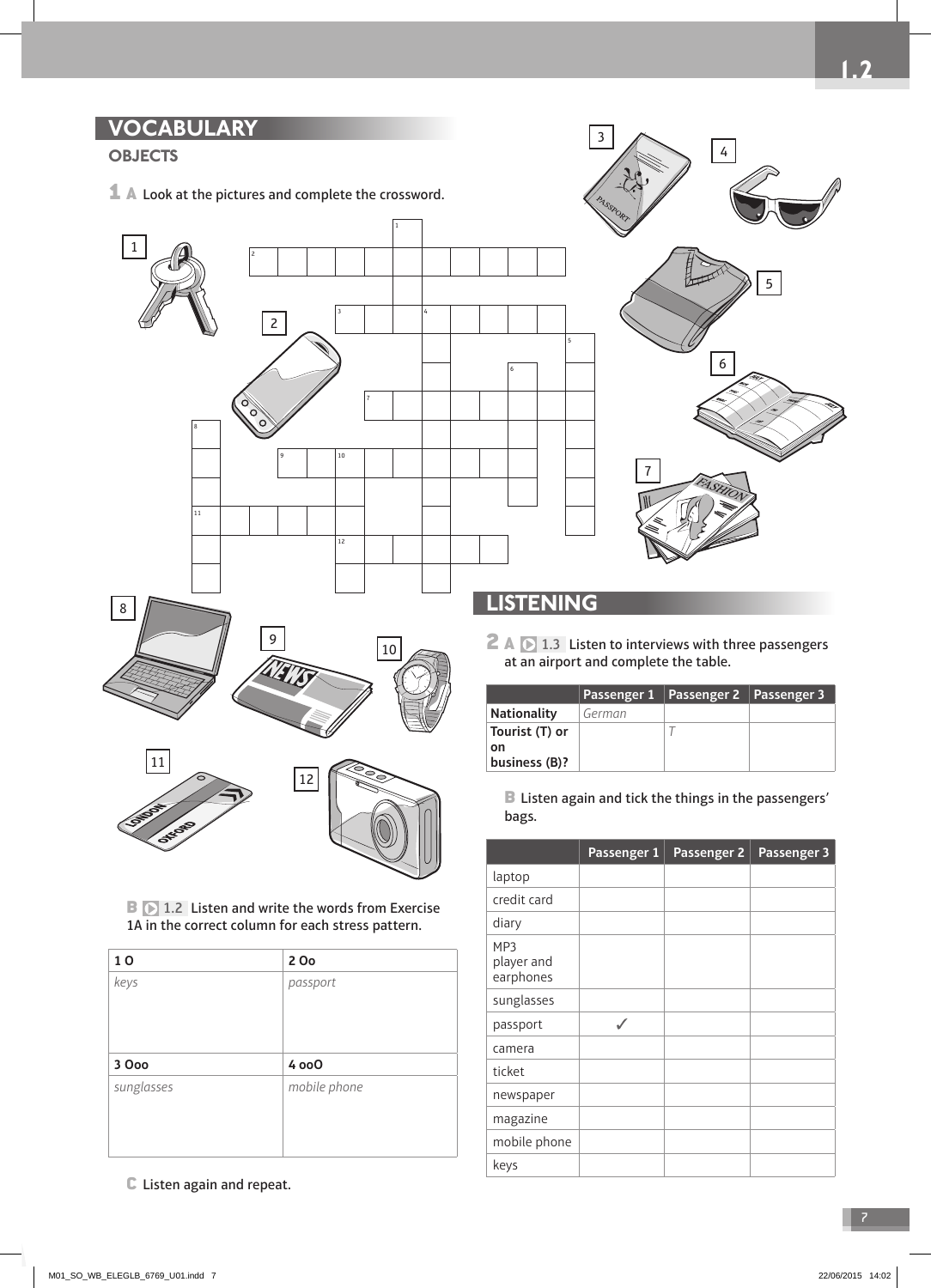# **GRAMMAR**

#### *THIS* **/** *THAT* **,** *THESE* **/** *THOSE* **; POSSESSIVES**

**3** Look at the picture and complete the conversation with this, that, these or those.

| John:                   | <sup>1</sup> These are great sunglasses. How       |  |  |
|-------------------------|----------------------------------------------------|--|--|
|                         | much are they?                                     |  |  |
| Shop assistant:         | $\frac{2}{\sqrt{2}}$<br>? They're 200 euros.       |  |  |
| John:                   | 200 euros!                                         |  |  |
|                         | <b>Shop assistant:</b> But $3$ sunglasses are only |  |  |
|                         | twenty euros.                                      |  |  |
| John:                   | OK. And how much is 4                              |  |  |
|                         | magazine?                                          |  |  |
| Shop assistant:         | 5<br>'s two euros.                                 |  |  |
| John:                   | Two? OK, here you are.                             |  |  |
| Shop assistant: Thanks. |                                                    |  |  |



#### 4 A Rewrite the sentences in the plural.

- **1** That CD's great! Those CDs are great!
- **2** This red pen is Anne's.
- **3** This isn't my key.
- **4** Where's that ticket?
- **B** Rewrite the sentences in the singular.
- **1** These books are very good.
- **2** Those aren't my files.
- **3** Who are those men over there?
- **4** Are these your photos?

#### 5 Add one apostrophe (') to each conversation.

- **1** A: Is this your mobile phone? **B:** No, it isn't. I think it's Jane $\int$ 's.
- **2** A: Are these DVDs yours? B: No, they're Suzannas.
- **3** A: Is your friends name Greg? B: Yes, Greg Hutchens.
- **4** A: Are these Nathans sunglasses?
	- B: I don't know. Ask him.
- **5** A: Are your teachers photos in the book?
	- B: Yes, they're on pages 17 and 18.
- **6** A: Where are Irenas tickets? B: They're on the table.
- **7** A: Is this chocolate cake yours? B: No, it isn't. It's Lucys.
- **8** A: Are these keys Mr Allisons? B: Yes, they are.
- 6 A Rewrite the sentences. Don't repeat the nouns.
	- **1** These glasses are my glasses. These glasses are mine.
	- **2** These keys are your keys.
	- **3** That bag is Jack's bag.
	- **4** Those pencils are my pencils.
	- **5** This mobile phone is Anita's mobile phone.
	- **6** That magazine is your magazine.
	- **B**  $\triangleright$  1.4 Listen and check.

#### C Underline the letter -s in your answers in Exercise 6A.

1 These glasses are mine.

#### D What is the pronunciation of -s in your answers? Listen again and write /s/ or /z/.

- 1 These glasses are mine.  $|z|$   $|s|/z|$
- E Listen again and repeat.